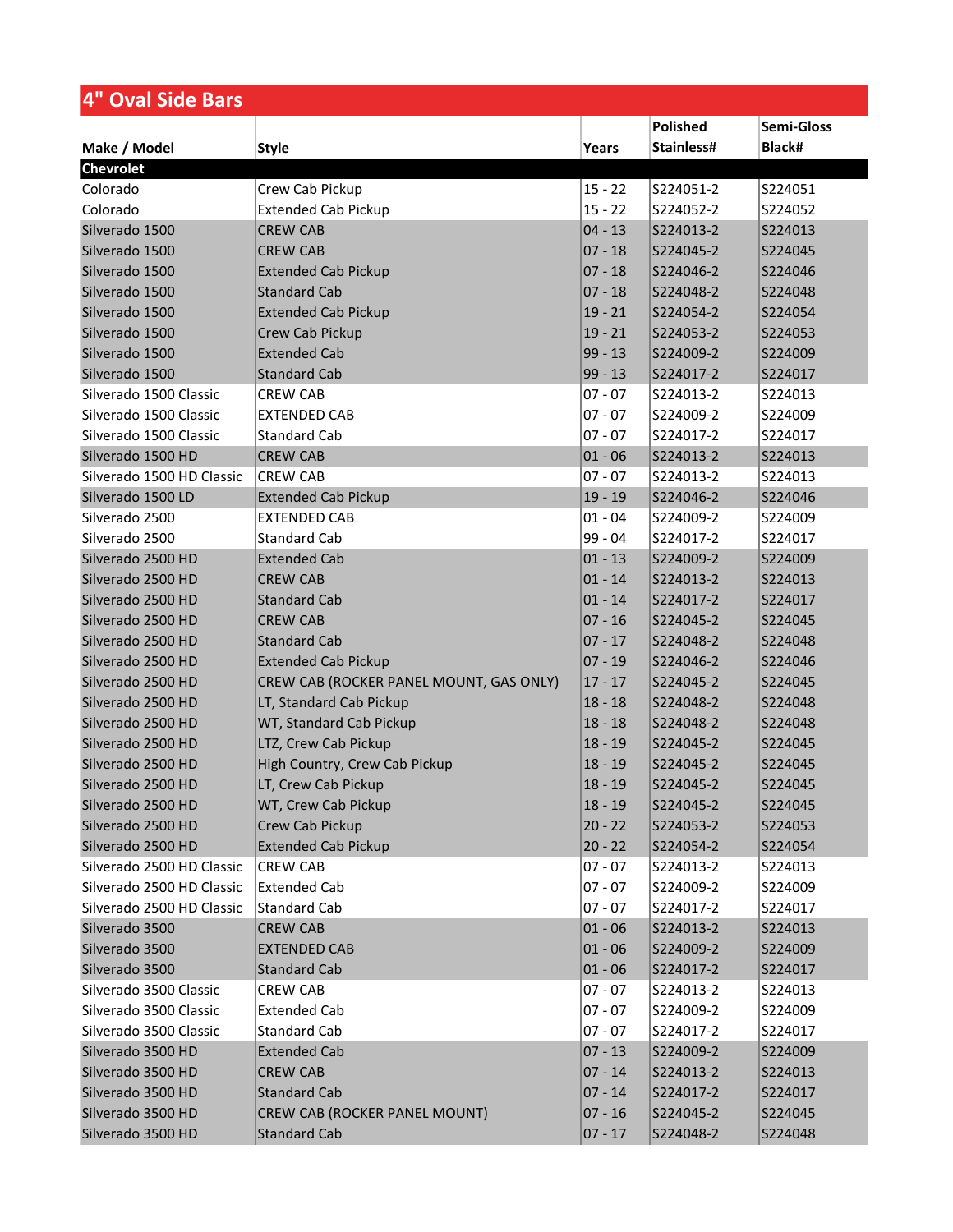| Silverado 3500 HD | <b>Extended Cab Pickup</b>              | $ 07 - 19$ | S224046-2 | S224046 |
|-------------------|-----------------------------------------|------------|-----------|---------|
| Silverado 3500 HD | CREW CAB (ROCKER PANEL MOUNT, GAS ONLY) | $17 - 17$  | S224045-2 | S224045 |
| Silverado 3500 HD | WT, Standard Cab Pickup                 | $18 - 18$  | S224048-2 | S224048 |
| Silverado 3500 HD | LT, Standard Cab Pickup                 | $18 - 18$  | S224048-2 | S224048 |
| Silverado 3500 HD | LTZ, Crew Cab Pickup                    | $18 - 19$  | S224045-2 | S224045 |
| Silverado 3500 HD | High Country, Crew Cab Pickup           | $18 - 19$  | S224045-2 | S224045 |
| Silverado 3500 HD | LT, Crew Cab Pickup                     | $18 - 19$  | S224045-2 | S224045 |
| Silverado 3500 HD | WT, Crew Cab Pickup                     | $18 - 19$  | S224045-2 | S224045 |
| Silverado 3500 HD | Crew Cab Pickup                         | $20 - 22$  | S224053-2 | S224053 |
| Silverado 3500 HD | <b>Extended Cab Pickup</b>              | $20 - 22$  | S224054-2 | S224054 |
| Traverse          | ALL                                     | $09 - 16$  | S224031-2 | --      |
| <b>Dodge</b>      |                                         |            |           |         |
| Ram 1500          | Crew Cab Pickup                         | $ 02 - 08$ | S225008-2 | S225008 |
| Ram 1500          | Crew Cab Pickup                         | $ 09 - 10$ | S225041-2 | S225041 |
| Ram 1500          | <b>Extended Cab Pickup</b>              | $09 - 10$  | S225040-2 | S225040 |
| Ram 1500          | <b>Standard Cab Pickup</b>              | $09 - 10$  | S225039-2 | S225039 |
| Ram 2500          | Crew Cab Pickup                         | $03 - 09$  | S225008-2 | S225008 |
| Ram 2500          | Crew Cab Pickup                         | $09 - 10$  | S225041-2 | S225041 |
| Ram 2500          | <b>Standard Cab Pickup</b>              | $09 - 10$  | S225039-2 | S225039 |
| Ram 2500          | Crew Cab Pickup                         | $10 - 10$  | S225019-2 | --      |
| Ram 3500          | Crew Cab Pickup                         | $03 - 09$  | S225008-2 | S225008 |
| Ram 3500          | Crew Cab Pickup                         | $09 - 10$  | S225041-2 | S225041 |
| Ram 3500          | <b>Standard Cab Pickup</b>              | $09 - 10$  | S225039-2 | S225039 |
| Ram 3500          | Crew Cab Pickup                         | $10 - 10$  | S225019-2 |         |
| Ford              |                                         |            |           |         |
| Excursion         | ALL                                     | $01 - 05$  | S223006-2 | S223006 |
| Explorer          | <b>ALL</b>                              | $11 - 16$  | S223041-2 | S223041 |
| Explorer          | <b>Base</b>                             | $17 - 19$  | S223041-2 | S223041 |
| Explorer          | Limited                                 | $17 - 19$  | S223041-2 | S223041 |
| Explorer          | Platinum                                | $17 - 19$  | S223041-2 | S223041 |
| Explorer          | Sport                                   | $17 - 19$  | S223041-2 | S223041 |
| Explorer          | <b>XLT</b>                              | $17 - 19$  | S223041-2 | S223041 |
| $F-150$           | <b>CREW CAB</b>                         | $04 - 08$  | S223015-2 | S223015 |
| $F-150$           | <b>Extended Cab</b>                     | $04 - 14$  | S223016-2 | S223016 |
| $F-150$           | Crew Cab Pickup                         | $09 - 14$  | S223039-2 | S223039 |
| $F-150$           | Crew Cab Pickup                         | $15 - 22$  | S223043-2 | S223043 |
| $F-150$           | <b>Extended Cab Pickup</b>              | $15 - 22$  | S223044-2 | S223044 |
| F-150 Heritage    | <b>EXTENDED CAB</b>                     | $04 - 04$  | S223016-2 | S223016 |
| F-250 Super Duty  | Crew Cab Pickup                         | $17 - 22$  | S223043-2 | S223043 |
| F-250 Super Duty  | <b>Extended Cab Pickup</b>              | $17 - 22$  | S223044-2 | S223044 |
| F-250 Super Duty  | <b>Extended Cab</b>                     | 99 - 16    | S223005-2 | S223005 |
| F-250 Super Duty  | <b>CREW CAB</b>                         | 99 - 16    | S223006-2 | S223006 |
| F-350 Super Duty  | Crew Cab Pickup                         | $17 - 22$  | S223043-2 | S223043 |
| F-350 Super Duty  | <b>Extended Cab Pickup</b>              | $17 - 22$  | S223044-2 | S223044 |
| F-350 Super Duty  | <b>Extended Cab</b>                     | 99 - 16    | S223005-2 | S223005 |
| F-350 Super Duty  | <b>CREW CAB</b>                         | 99 - 16    | S223006-2 | S223006 |
| F-450 Super Duty  | Crew Cab Pickup                         | $17 - 22$  | S223043-2 | S223043 |
| F-450 Super Duty  | Crew Cab, Cab & Chassis                 | $17 - 22$  | S223043-2 | S223043 |
| F-450 Super Duty  | Extended Cab, Cab & Chassis             | $17 - 22$  | S223044-2 | S223044 |
| F-550 Super Duty  | Crew Cab, Cab & Chassis                 | $17 - 22$  | S223043-2 | S223043 |
| F-550 Super Duty  | Extended Cab, Cab & Chassis             | $17 - 22$  | S223044-2 | S223044 |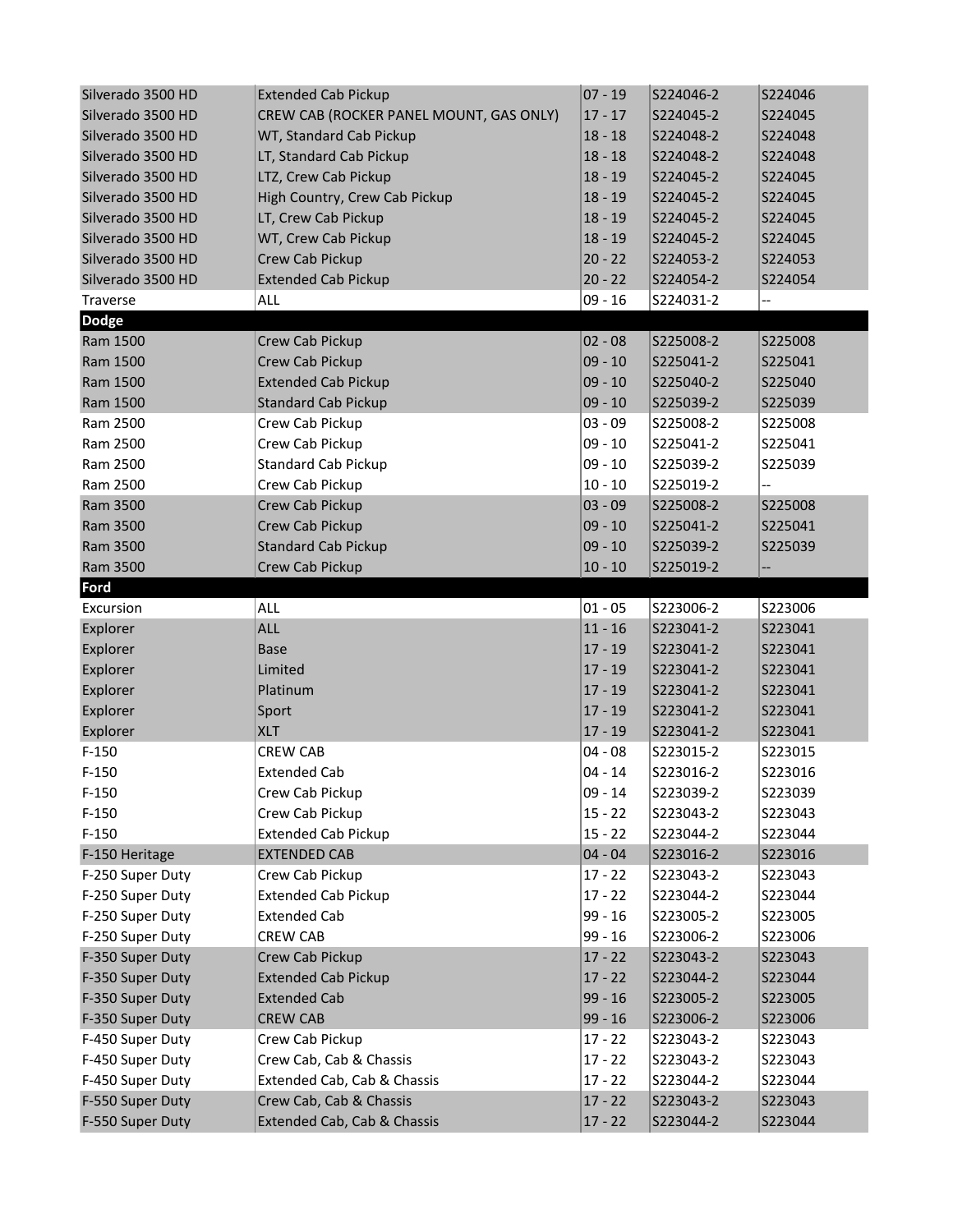| Ranger                             | Crew Cab Pickup                                   | $19 - 22$ | S223046-2 | S223046 |
|------------------------------------|---------------------------------------------------|-----------|-----------|---------|
| <b>GMC</b>                         |                                                   |           |           |         |
| Acadia                             | SLE, Without Cladding                             | $09 - 16$ | S224031-2 | --      |
| Acadia                             | SLT, Without Cladding                             | $09 - 16$ | S224031-2 | --      |
| Acadia                             | SL, Without Cladding                              | $10 - 16$ | S224031-2 |         |
| Canyon                             | Crew Cab Pickup                                   | $15 - 22$ | S224051-2 | S224051 |
| Canyon                             | <b>Extended Cab Pickup</b>                        | $15 - 22$ | S224052-2 | S224052 |
| Sierra 1500                        | <b>CREW CAB</b>                                   | $04 - 13$ | S224013-2 | S224013 |
| Sierra 1500                        | CREW CAB (ROCKER PANEL MOUNT)                     | $07 - 17$ | S224045-2 | S224045 |
| Sierra 1500                        | STANDARD CAB (ROCKER PANEL MOUNT)                 | $07 - 17$ | S224048-2 | S224048 |
| Sierra 1500                        | <b>Extended Cab Pickup</b>                        | $07 - 18$ | S224046-2 | S224046 |
| Sierra 1500                        | Denali, Crew Cab Pickup                           | $18 - 18$ | S224045-2 | S224045 |
| Sierra 1500                        | SLE, Crew Cab Pickup                              | $18 - 18$ | S224045-2 | S224045 |
| Sierra 1500                        | <b>SLE, Standard Cab Pickup</b>                   | $18 - 18$ | S224048-2 | S224048 |
| Sierra 1500                        | SLT, Crew Cab Pickup                              | $18 - 18$ | S224045-2 | S224045 |
| Sierra 1500                        | Base, Crew Cab Pickup                             | $18 - 18$ | S224045-2 | S224045 |
| Sierra 1500                        | Base, Standard Cab Pickup                         | $18 - 18$ | S224048-2 | S224048 |
| Sierra 1500                        | Crew Cab Pickup                                   | $19 - 21$ | S224053-2 | S224053 |
| Sierra 1500                        | <b>Extended Cab Pickup</b>                        | $19 - 21$ | S224054-2 | S224054 |
| Sierra 1500                        | <b>Extended Cab</b>                               | $99 - 13$ | S224009-2 | S224009 |
| Sierra 1500                        | <b>Standard Cab</b>                               | $99 - 13$ | S224017-2 | S224017 |
| Sierra 1500 Classic                | <b>CREW CAB</b>                                   | $07 - 07$ | S224013-2 | S224013 |
| Sierra 1500 Classic                | <b>EXTENDED CAB</b>                               | $07 - 07$ | S224009-2 | S224009 |
| Sierra 1500 Classic                | <b>Standard Cab</b>                               | $07 - 07$ | S224017-2 | S224017 |
| Sierra 1500 HD                     | <b>CREW CAB</b>                                   | $01 - 06$ | S224013-2 | S224013 |
| Sierra 1500 HD Classic             | <b>CREW CAB</b>                                   | $07 - 07$ | S224013-2 | S224013 |
|                                    |                                                   |           |           |         |
| Sierra 1500 Limited<br>Sierra 2500 | <b>Extended Cab Pickup</b><br><b>EXTENDED CAB</b> | $19 - 19$ | S224046-2 | S224046 |
|                                    |                                                   | $01 - 04$ | S224009-2 | S224009 |
| Sierra 2500                        | <b>Standard Cab</b>                               | 99 - 04   | S224017-2 | S224017 |
| Sierra 2500 HD                     | <b>Extended Cab</b>                               | $01 - 13$ | S224009-2 | S224009 |
| Sierra 2500 HD                     | <b>CREW CAB</b>                                   | $01 - 14$ | S224013-2 | S224013 |
| Sierra 2500 HD                     | <b>Standard Cab</b>                               | $01 - 14$ | S224017-2 | S224017 |
| Sierra 2500 HD                     | <b>CREW CAB</b>                                   | $07 - 16$ | S224045-2 | S224045 |
| Sierra 2500 HD                     | STANDARD CAB (ROCKER PANEL MOUNT)                 | $07 - 18$ | S224048-2 | S224048 |
| Sierra 2500 HD                     | <b>Extended Cab Pickup</b>                        | $07 - 19$ | S224046-2 | S224046 |
| Sierra 2500 HD                     | CREW CAB (ROCKER PANEL MOUNT, GAS ONLY)           | $17 - 19$ | S224045-2 | S224045 |
| Sierra 2500 HD                     | Crew Cab Pickup                                   | $20 - 22$ | S224053-2 | S224053 |
| Sierra 2500 HD                     | <b>Extended Cab Pickup</b>                        | $20 - 22$ | S224054-2 | S224054 |
| Sierra 2500 HD Classic             | <b>CREW CAB</b>                                   | $07 - 07$ | S224013-2 | S224013 |
| Sierra 2500 HD Classic             | <b>EXTENDED CAB</b>                               | $07 - 07$ | S224009-2 | S224009 |
| Sierra 2500 HD Classic             | <b>Standard Cab</b>                               | $07 - 07$ | S224017-2 | S224017 |
| Sierra 3500                        | <b>CREW CAB</b>                                   | $01 - 06$ | S224013-2 | S224013 |
| Sierra 3500                        | <b>EXTENDED CAB</b>                               | $01 - 06$ | S224009-2 | S224009 |
| Sierra 3500                        | <b>Standard Cab</b>                               | $01 - 06$ | S224017-2 | S224017 |
| Sierra 3500 Classic                | <b>CREW CAB</b>                                   | $07 - 07$ | S224013-2 | S224013 |
| Sierra 3500 Classic                | <b>EXTENDED CAB</b>                               | $07 - 07$ | S224009-2 | S224009 |
| Sierra 3500 Classic                | <b>Standard Cab</b>                               | $07 - 07$ | S224017-2 | S224017 |
| Sierra 3500 HD                     | <b>Extended Cab</b>                               | $07 - 13$ | S224009-2 | S224009 |
| Sierra 3500 HD                     | <b>CREW CAB</b>                                   | $07 - 14$ | S224013-2 | S224013 |
| Sierra 3500 HD                     | STANDARD CAB (INCLUDING DIESEL)                   | $07 - 14$ | S224017-2 | S224017 |
| Sierra 3500 HD                     | CREW CAB (ROCKER PANEL MOUNT)                     | $07 - 16$ | S224045-2 | S224045 |